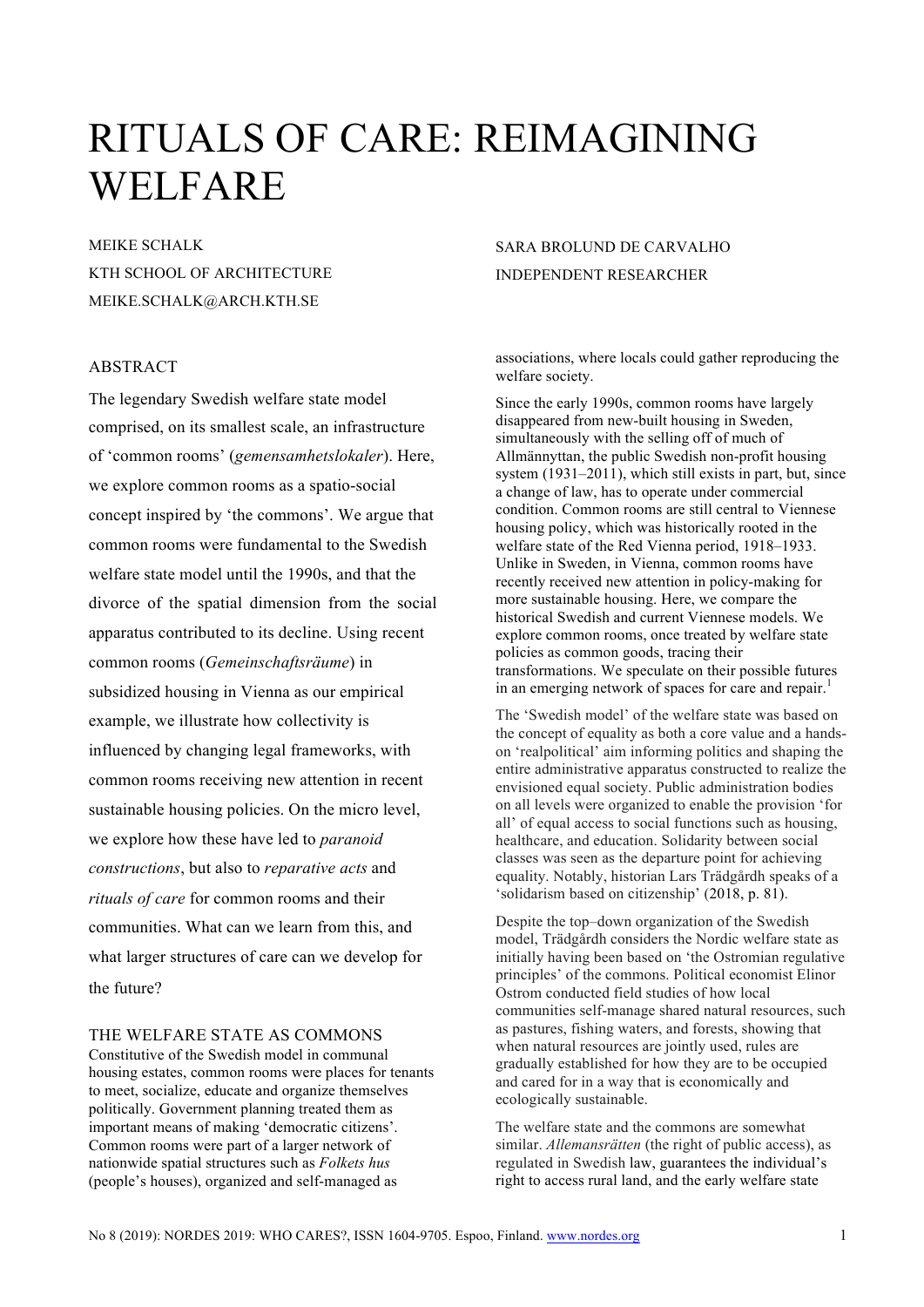introduced the notion of decommodification and the construction of zones of life, such as housing, education, and health, outside the market logic (Esping-Andersen, 1990, p. 21). These aspects of life were considered social rights, treated not as economic assets but as common goods benefitting all citizens.

A main concern of the Swedish welfare state was housing and urban planning, making architecture central to the effort to achieve equality (Mattsson and Wallenstein, 2009, 2010). 'Politicians, social visionaries, architects and designers joined forces around the idea of building the Swedish *folkhemmet*, or "people's home", a term that suggests the converging of continental modernism's emphasis on housing with the idea of the welfare state' (Pelkonen, 2010, p. 124). Also, the Viennese welfare state model united architecture, socially oriented housing production, and public facilities with social reforms in education and health, mixing social housing with other subsidized and privately built rental housing, in contrast to Sweden where the idea of public housing for all predominates.

Since the 1990s economic restructuring, the Swedish welfare state has abandoned some of its most vital parts, including the non-profit rental housing system Allmännyttan and subsidies for building common rooms. With this, the everyday culture of common rooms has disappeared. After privatizing much of the former public housing and commercializing many common rooms, the welfare state bureaucracy is now largely separated from its earlier spatial components rooted in the concept of the commons.

#### COMMON ROOMS IN VIENNA AND THE FOURTH COLUMN OF SUSTAINABILITY

Together with urban planner and activist Beatrice Stude, in summer 2017, Action Archive initiated a field study of common rooms (*Gemeinschaftsräume*) in Nordbahnhof, currently among the largest urban development zones of Vienna.<sup>2</sup> We were supported by the citizen initiative Lebenswerter Nordbahnhof (livable Nordbahnhof), in which Stude is involved. During two weeks of fieldwork including site visits and interviews with residents, district managers and communal housing developers, we visited ten housing projects in the area.<sup>3</sup> Residents granted us access and guided us through their common rooms. We learned about various legal forms and subsidies of housing projects in relation to resident experiences of becoming involved in the creation, occupation, and maintenance of their common rooms, which differed greatly from project to project.

Most housing projects at Nordbahnhof were built between 2009 and 2018 and organized as cooperative societies (*Genossenschaften*), the predominant model of housing produced in Vienna with public subsidies. Besides cooperative housing societies, we visited a 1970s social housing project, *Gemeindebau*, at the edge of the new development area,<sup>4</sup> and the privately financed Park Residences. Since 1995, housing projects

built as cooperative societies and publicly subsidized in Vienna have had to undergo architectural competitions (*Bauträgerwettbewerbe*). Consequently, their design quality is unusually high compared with that of other European subsidized housing. Their production and management uphold stricter rules and policies than do commercial projects, and they usually offer more opportunity for resident involvement in management than do *Gemeindebauten*.

Since 2009, cooperative societies have had to address the new fourth column of the 'four-column model' (*4- Säulen Modell*, formerly the *3-Säulen Modell*, i.e., three-column model) of housing development that, besides addressing economic, environmental, and architectural criteria, must now also consider social sustainability. Architectural offices often fulfil social sustainability demands by planning for a 'settlement management' (*Besiedlungsmanagement*) process, guided by social managers, before the residents move in. According to resident feedback, such participatory processes have led to more carefully designed common rooms and to higher standards of common room amenities. This is obvious when comparing housing projects from the first and second phases of the development area. For example, in the earlier project Wohnen am Park (2009), developed before the social sustainability rules were established, although residents can access a large and ambitiously designed common space with double-height ceilings, the lack of basic facilities such as outlets (omitted for insurance and technical reasons) limits use of the kitchen. In contrast, the project Interkulturelles Wohnen mit friends (2013) was conceptualized when the rules were being changed and benefited from a social management process in which tenants could co-design a large venue with access to the inner courtyard (including playground) and the street. This successful common room is equipped with a functioning kitchen that can cater to large groups and has proven to be popular and well used. This common room has opened its doors to the entire neighbourhood.

Amidst the landscape of European post-welfare states, the Viennese housing situation with its regulated provision of common spaces is a relic that has survived dramatic political and economic changes, though not without transformation. The seemingly neutral technocratic language of social sustainability has replaced the contested terms 'the commons' or 'the common', usually associated with leftwing politics (Amin & Howell, 2018, p. 3).<sup>5</sup> According to philosopher Michael Hardt, citing philosopher Jacques Rancière, 'the common' is the field of the sensible where political recognition and decision-making occur. The common represents a field of struggle irreducible to policy-making, but touching on philosophical questions and the realm of perception (Hardt, 2012). The depoliticized regime of 'social sustainability' distinguished from environmental, economic, and cultural sustainability, can be embraced by all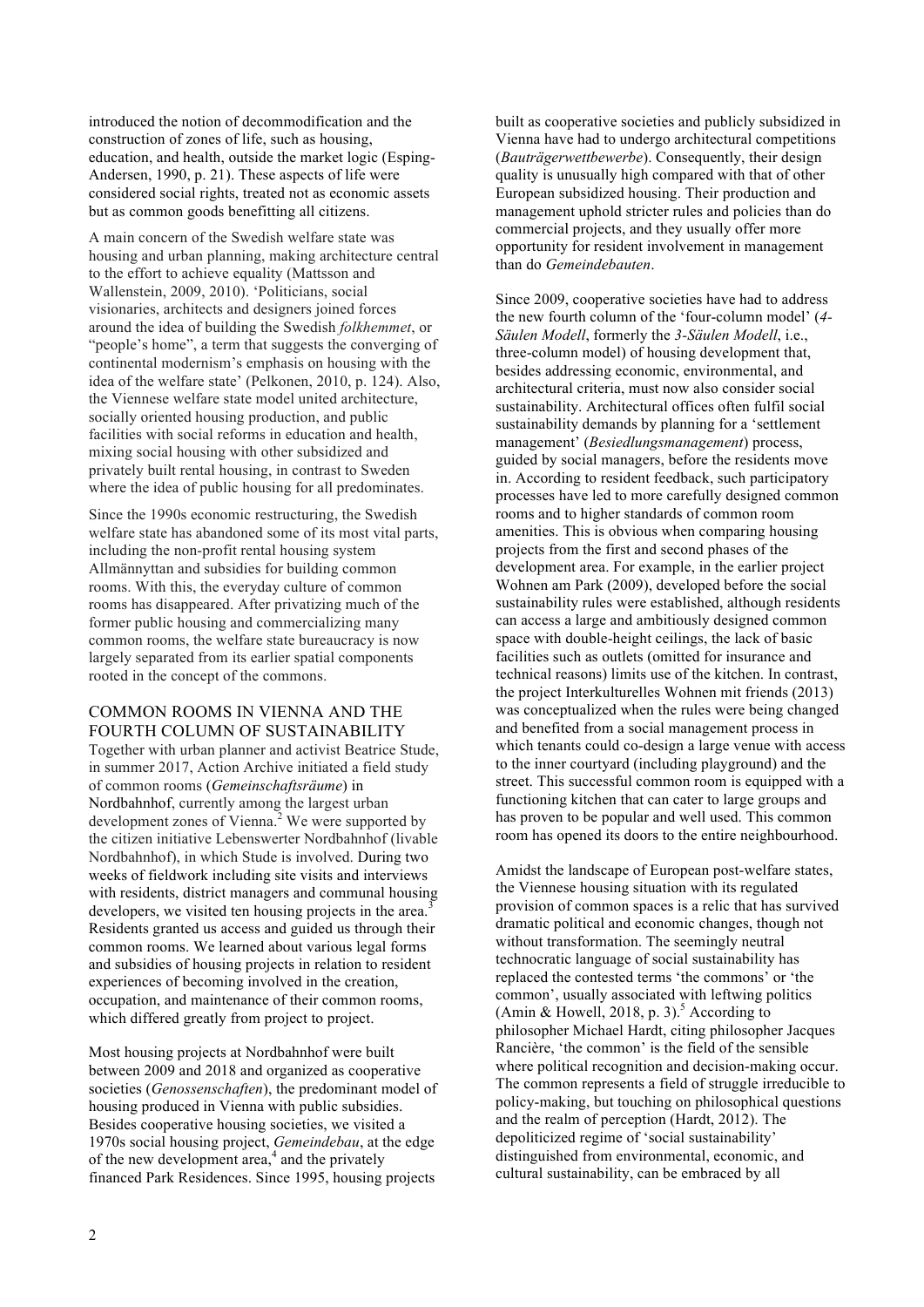politicians. Despite its divorce from the larger political project of the common, the new social sustainability policy has tangibly produced better common rooms in Vienna.

#### PARANOID CONSTRUCTIONS AND REPARATIVE ACTS OF CARE

When visiting common rooms at Nordbahnhof, we found evidence of strict in-house regulations, often set by overwhelmed facility managers reacting to complaints. These rules restrict the use of certain spaces at certain times, preventing some tenants from using them at all. The Bike  $&$  Swim project (2010–2012) has many common amenities, including a 25-metre rooftop swimming pool. However, this facility is no longer easily accessible. Since disturbed neighbours from the adjacent building complained, the pool has limited opening hours, making it inconvenient for those working regular office hours; inviting friends for a swim is forbidden. A security service, which the tenants do not want but are forced to pay for, was hired to enforce the new rules.

Another reason for limited access to common rooms is liability. A law change in 2011 prohibited storing any objects, such as shoes, plants, bicycles, baby strollers, and children's toys, in corridors and staircases, leading to vast unused spaces in staircases and corridors that were originally designed for storage. These empty spaces are expressions of what we have come to call *paranoid structures*.

Besides paranoid structures of prohibition and limitation, we also found evidence of *reparative care practices*. <sup>6</sup> These happen during collective and recurrent *rituals of care*, such as parents and children jointly building and decorating play equipment made from cardboard boxes for the unfurnished children's room in PaN-Wohnpark (2011–2013; Figure 1). The joint cleaning sessions at the Wohnprojekt Wien cohousing project (2010–2013) serve the same function. According to tenants, this cleaning not only creates community, but also helps them 'feel the building', a dialectic process between the people and their spaces.

Assuming that laws and regulations are well intended to take care of people and facilitate their interactions, the micro-stories of everyday community life we heard foreground rules, laws, regulations, and policies not only as support, but increasingly as hindrances. Emerging paranoid structures are characteristically experienced as overpowering, disabling, and intractable. The stories also show that these structures are mostly self inflicted, meaning that they could potentially be repaired. We argue that practices and rituals of care are vital for reproducing and, if necessary, repairing relations between residents and the administrative apparatus. According to the economic geographers Gibson-Graham et al. (2016), rituals of care are resourceful practices that are culturally, economically, and environmentally resilient. Considering rituals of

care as acts of commoning makes them relevant beyond the individual common room on the micro level, part of imagining larger infrastructures of care.

## CARE STRUCTURES FOR THE FUTURE?

In her seminal 'What would a non-sexist city be like?', urban historian Dolores Hayden criticizes the concept of the 1935 collective house at John Ericssonsgatan in Stockholm conceived by social reformer Alva Myrdal and architect Sven Markelius (1980). Hayden sees the project as a missed chance to scale up in-house facilities, such as the childcare centre and common kitchen, to connect them to other collective spaces in the neighbourhood, forming a greater network of common rooms serving more than just the tenants of one house. This example, like most collective housing built between the 1930s and 1950s in Sweden, was meant to demonstrate what collective life should be like in the future welfare state. However, such housing also illustrates a dilemma. Based on the idea of sharing services by sharing service workers, collective housing became part of a new economic logic of consumption focused on the home. Leaving behind the core value of solidarity between social classes, community, or the common, was thought of as evolving by itself through residents' proximity to one another (Vestbro, 2014).

Learning from our examples, we imagine common facilities of the Nordbahnhof housing projects, such as the swimming pool and kitchens, becoming connected, and, if necessary, retrofitted to meet residents' needs and wishes. This would be done through acts of commoning involving administrators, insurance companies, and residents, bringing unused or hitherto unusable common rooms to life. Caring for communities would be expressed in the way localized connections become formalized in larger structures. Currently, Action Archive and Beatrice Stude are preparing a play concluding our project in Vienna for the exhibition *Critical Care: Architecture for a Broken Planet*. Inspired by Augusto Boal's interactive Forum Theater, 'Theatre of Care and Repair' will be staged as a prototype recurrent forum where ingrained structures, constructed to disburden our lives but now haunting us, can be questioned and transformed. This play may involve many actors, such as politicians, developers, facility managers, district managers, social management facilitators, architects, urban planners, residents, insurance company executives, and cultural institutions such as the Architecture Centre in Vienna.<sup>7</sup>

We argue that common rooms are critical to the upkeep of common structures on a larger scale, illustrated by Vienna's still intact communal building programmes in which common rooms are jointly conceptualized and maintained by non-profit housing companies, architects, social management facilitators, and residents, and see the loss of Allmännyttan in Sweden as linked to the lack of common spaces. Both examples show that the common requires constant attention and care. As societies transform rapidly, questions for the future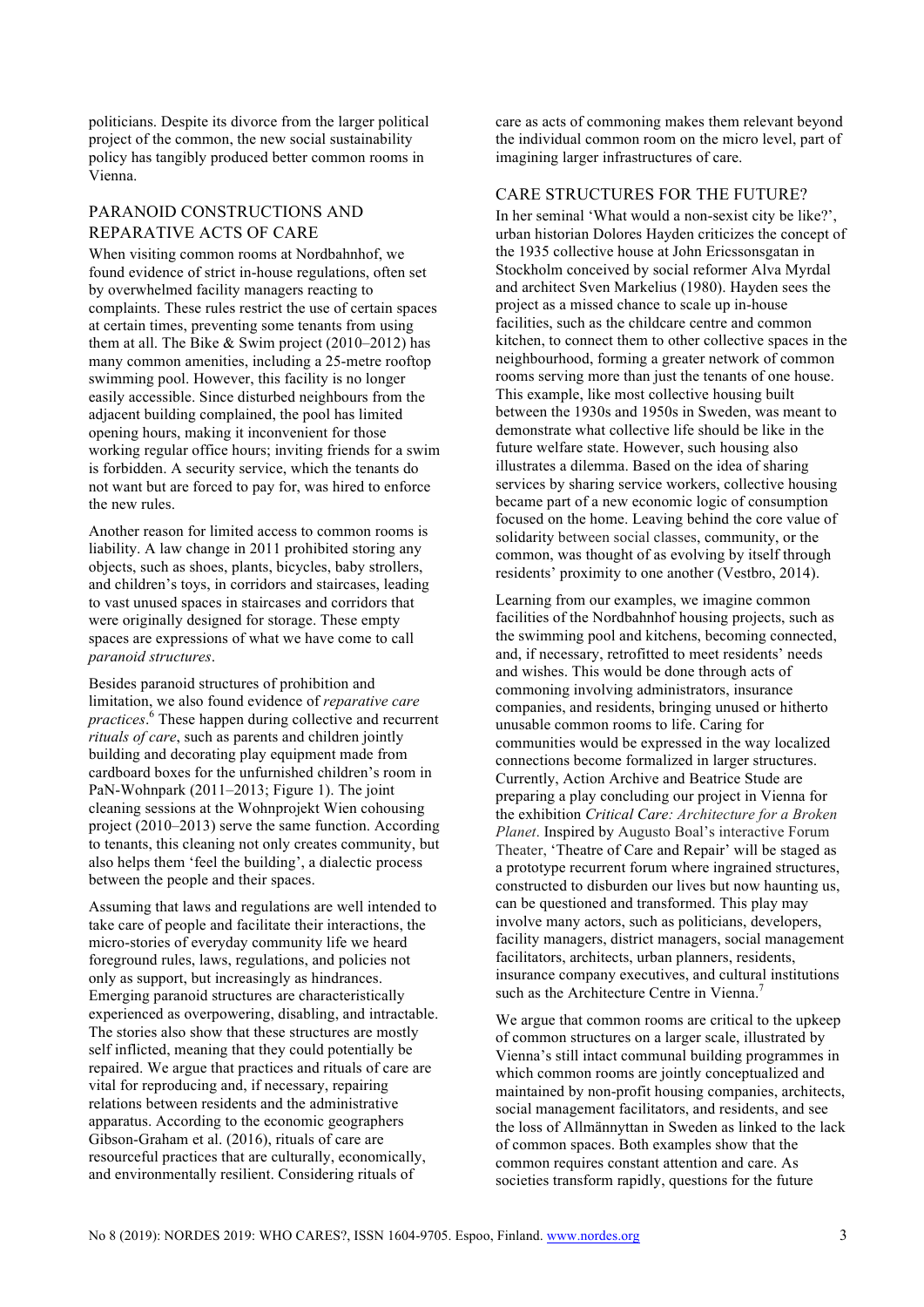include how common rooms can be made accessible to an extended community, and who will be prepared to take care of them in the future. Besides collective imagination, we need everyday maintenance infrastructure, such as booking systems and managers for common rooms. In conversation, residents frequently pointed out that one must learn how to use common rooms, that group moderation is always necessary, not only at the beginning of a housing project, that self-organization must be planned for, and that common themes must be addressed.

The early welfare state introduced the notion of decommodification, constructing zones of life outside the market logic. Housing, healthcare, and education were considered common rights benefitting all citizens. Is it possible to use the early welfare state as a discursive framework for imagining future care structures? Sensibilities and imaginaries of the common and the collective were embedded in the technocracy of the early welfare state that constructed a network of nationwide common spaces. In line with Hardt and Rancière's suggestion that the common is a field of the sensible and perceptible, a field where political recognition and decision-making occurs, could we develop the idea of spatial networks of commons on various scales, from the smallest common rooms in housing communities to the overarching *allemansrätt* and beyond? We propose the welfare state model as a laboratory for exploring different modes of the common, ranging from material spatiality and imaginaries of the political to hands-on political decision-making with support of policies and regulations.

#### REFERENCES

Amin, A. and Howell, P. eds. 2018. *Releasing the commons: Rethinking the future of the commons*. London: Routledge.

Esping-Andersen, G. 1990. *The three worlds of capitalism*. Cambridge: Polity Press.

Gibson-Graham, J.K., Hill, A. and Law, L. 2016. Reembedding economies in ecologies: Resilience building in more than human communities. *Building Research and Information*. 44(7), pp.703–716.

Hayden, D. 1980. What would a non-sexist city be like? Speculations on housing, urban design, and human work. *Signs: Journal of Women in Culture and Society*. **5**(3), pp.170–187.

Kosofsky Sedgwick, E. 2002. Paranoid reading and reparative reading, or, you're so paranoid, you probably think this essay is about you. In: *Touching feeling: Affect, pedagogy, performativity*. Durham, NC: Duke University Press, pp.123–152.

Mattsson, H. and Wallenstein, S.-O. 2009. *Swedish modernism at the crossroads*. Stockholm: Axl Books.

Mattsson, H. and Wallenstein, S.-O. eds. 2010. *Swedish modernism: Architecture, consumption and the welfare state*. London: Black Dog Architecture.

Pelkonen, E.-L. 2010. Book review: Swedish modernism: Architecture, consumption, and the welfare state. *Future Anterior*. **7**(2), pp.124–127.

Stadt Wien. [Online]. [Accessed 1 April 2018]. Available from: https://www.wien.gv.at/stadtentwicklung/projekte/nordb ahnhof

Sundell, T. and Toivanen, T. 2012. Interview with Michael Hardt. [Online]. [Accessed 1 April 2018]. Available from: http://wiki.p2pfoundation.net/Interview\_with\_Michael Hardt\_on\_the\_Common

Trädgårdh, L. 2018. Scaling up solidarity from the national to the global: Sweden as welfare state and moral superpower. In: Witoszek, N. & Midttun, A. eds. *Sustainable modernity: The Nordic model and beyond*. London: Routledge, pp.79–101.

Vestbro, D.U. 2014. Cohousing in Sweden, history and present situation. [Online]. [Accessed 1 April 2018]. Available from:

http://www.kollektivhus.nu/pdf/SwedishCohousing14.p df